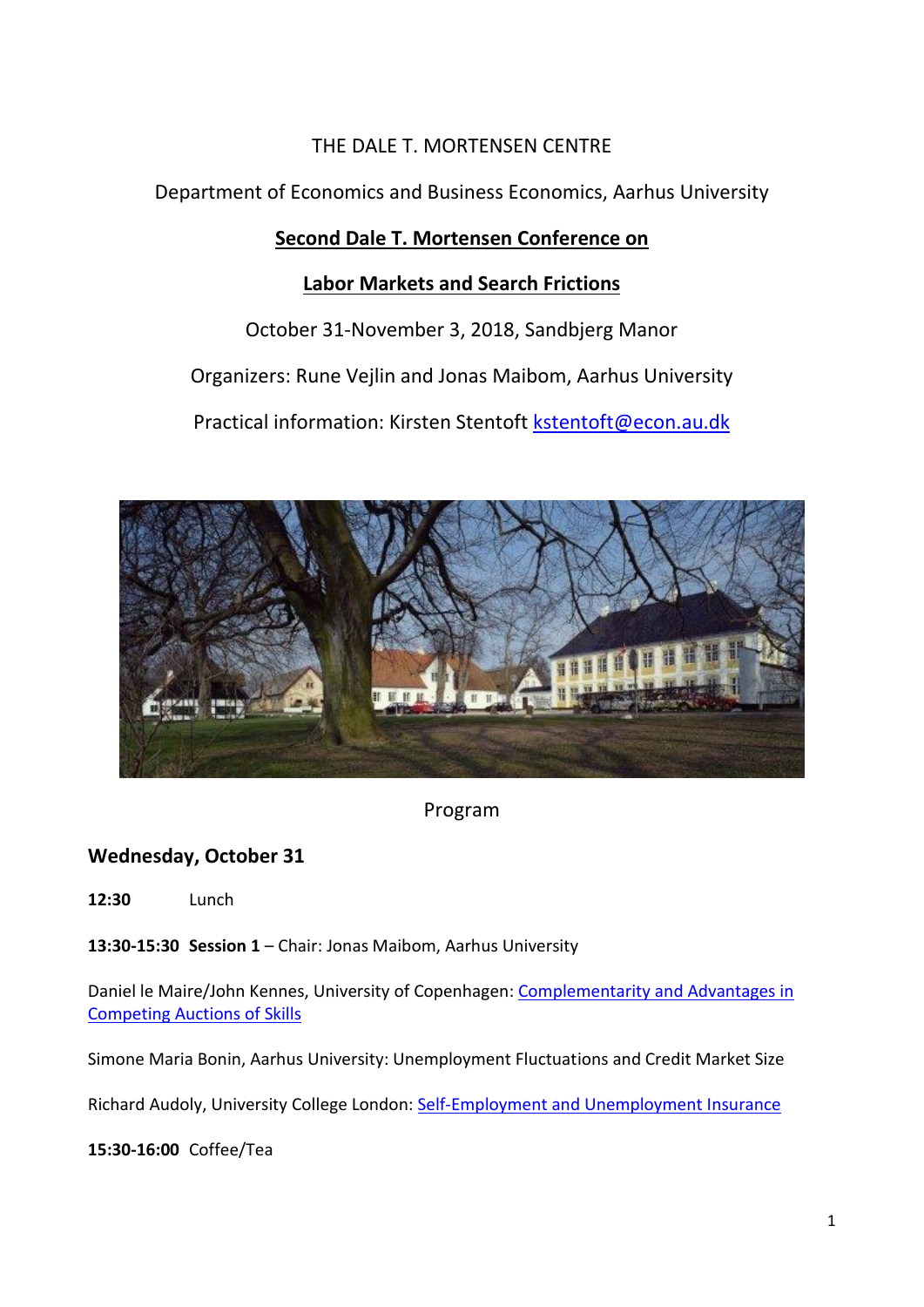### **16:00-17:00 Session 2** – Chair: Bastian Schulz, Aarhus University

Fabien Postel-Vinay, University College London: A Structural Analysis of Health and Labor Market Trajectories (with Gregory Jolivet, University of Bristol)

**17:20-18:40 Session 3** – Chair: Bent Jesper Christensen, Aarhus University

Emmanuele Bobbio, Bank of Italy: [Replacement Hiring and Wages](http://econ.au.dk/fileadmin/user_upload/Conferences/EmmanueleBobbio.pdf)

Niklas Engbom, Federal Reserve Bank Minneapolis: [Application Cycles](http://econ.au.dk/fileadmin/user_upload/Conferences/NiklasEngbom.pdf)

**19:00** Dinner

**22:00** Snacks

## **Thursday, November 1**

**8:00-9:00** Breakfast

**9:00-10:00 Session 4:** Chair: Rune Vejlin, Aarhus University

Espen Moen, BI Norwegian Business School - The Economics of Hypergamy (with Ingvild Almås, Andreas Kotsadam and Knut Røed)

#### **10:00-10:15** Coffee/Tea

**10:15-12:15 Session 5** – Chair: Simi Rujiwattanapong, Aarhus University

Joseph Mullins, University of Minnesota: [Firms' Choices of Wage-Setting Protocols in the Presence](http://econ.au.dk/fileadmin/user_upload/Conferences/FlinnMabliMullins.pdf)  [of Minimum Wages](http://econ.au.dk/fileadmin/user_upload/Conferences/FlinnMabliMullins.pdf) (with Christopher Flinn, New York University, and James Mabli, Mathematica Policy Research)

Yikai Wang, University of Oslo: [Search Frictions and Wage Dispersion](http://econ.au.dk/fileadmin/user_upload/Conferences/YikaiWang.pdf) (with Marcus Hagedorn, University of Oslo, and Iourii Manovskii, University of Pennsylvania)

Kazuhiko Sumiya, Aarhus University: [Accumulating Effects of Income Taxes on Wages: Micro](http://econ.au.dk/fileadmin/user_upload/Conferences/KazuhikoSumiya.pdf)  [Evidence from Denmark](http://econ.au.dk/fileadmin/user_upload/Conferences/KazuhikoSumiya.pdf)

**12:30** Lunch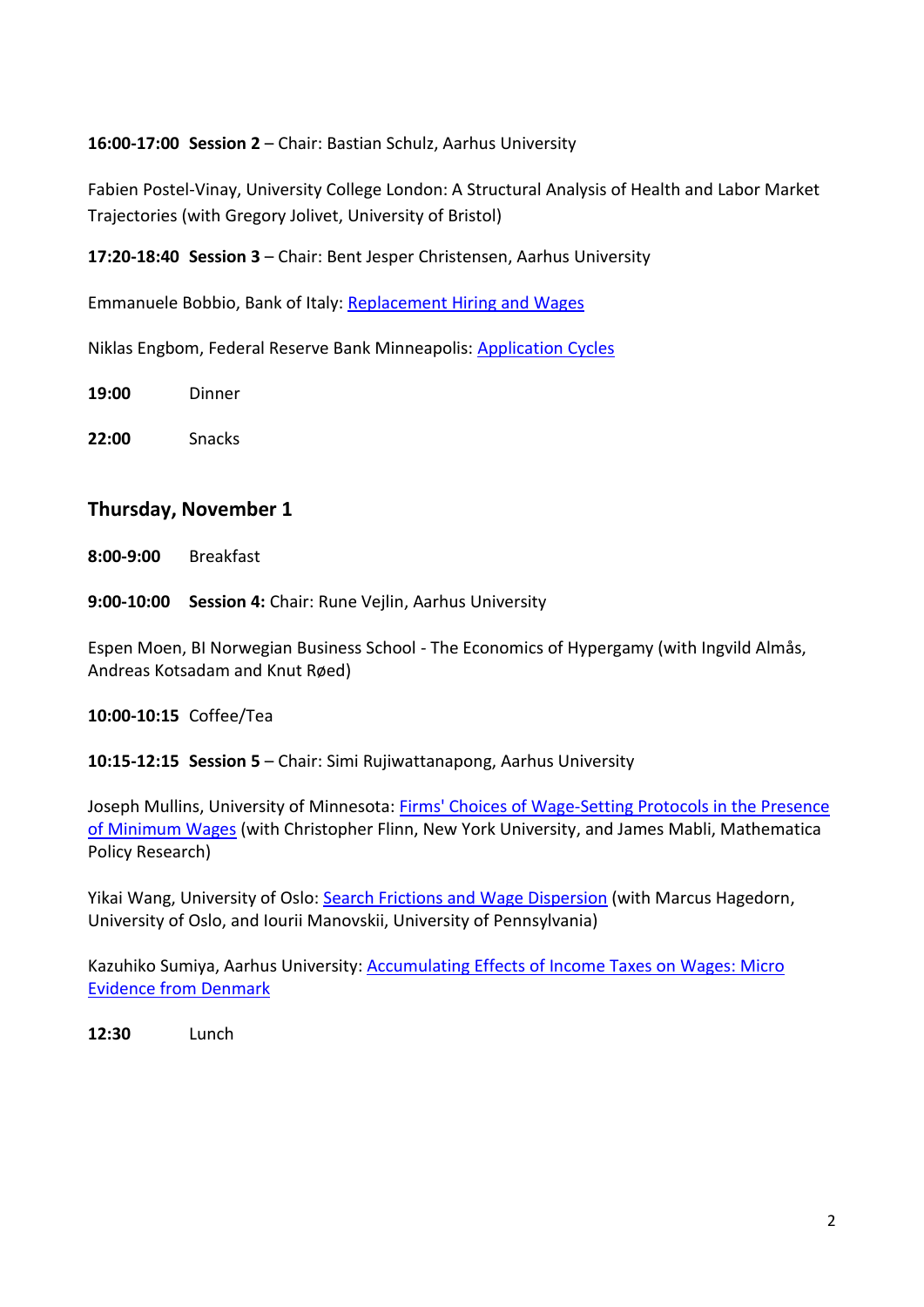**14:00-15:00**: Poster session in conference room

Mikkel Nielsen, Aarhus University: Firm Coinsurance: in Wages and Employment (with Jonas Maibom and Rune Vejlin, Aarhus University)

Gabriel Züllig, University of Copenhagen: Heterogeneous Employment Effects of Firms' Credit Supply Disruptions

Mads Hejlesen, Aarhus University: [The Returns to Big City Experience: Evidence From Danish](http://econ.au.dk/fileadmin/user_upload/Conferences/MadsHejlesen.pdf)  [Refugees](http://econ.au.dk/fileadmin/user_upload/Conferences/MadsHejlesen.pdf) (with Conor Walsh and Fabian Eckert, Yale University)

Jonas Bødker, Aarhus University: Coworker Sorting: Wages, Productivity and Inequality

Sebastian Roelsgaard, Aarhus University: Equivalence of Canonical Matching Models

**15:00-15:15** Coffee/Tea

#### **15:15-17:15 Session 6** – Chair: Ming Xu

Ben Lochner, University of Erlangen-Nuremberg: Labor Market Sorting in Germany (with Bastian Schulz)

Gueyon Kim, University of Wisconsin-Madison: Segregation by Skill and Between-firm Inequality in a Global Economy: Evidence from Denmark

Coen Teulings, Cambridge University: [Agglomeration and Sorting](http://econ.au.dk/fileadmin/user_upload/Conferences/CoenTeulings.pdf) (with Yujiang River Chen, Cambridge University)

**18:30** Dinner

**20:30** DTMC Table Tennis Tournament

**22:00** Snacks

# **Friday, November 2**

**8:00-9:00** Breakfast

**09:00-10:00 Session 7** – Chair: Jonas Bødker, Aarhus University

Carlos Carrillo-Tudela, University of Essex: The Fall in German Unemployment: A Flow Analysis (with Jean-Marc Robin, Science Po, UCL and IZA, and Andrey Launov, University of Kent, CESifo and IZA)

**10:00-10:30** Coffee/Tea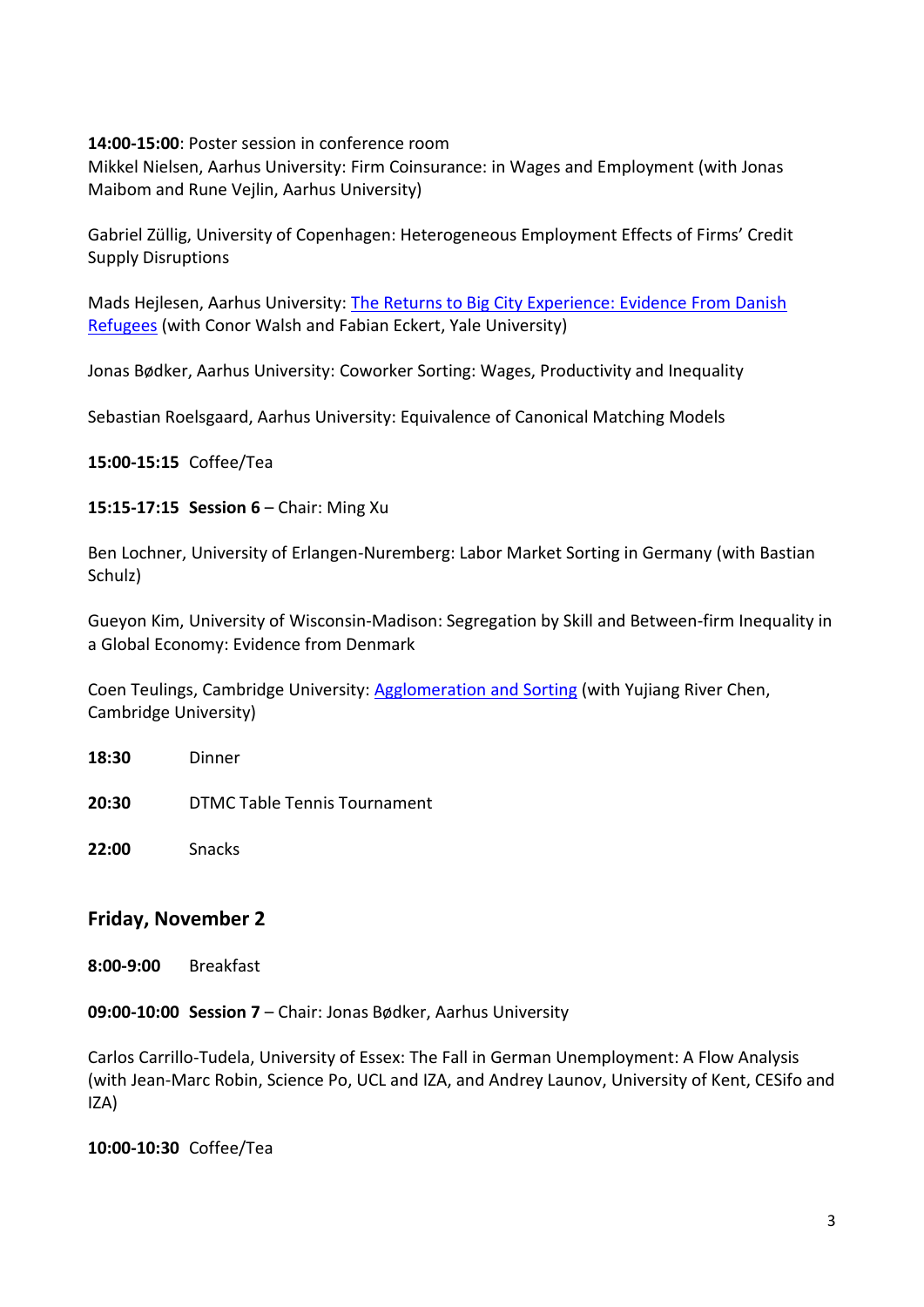## **10:30-12:30 Session 8** – Kazuhiko Sumiya, Aarhus University

John Kennan, University of Wisconsin-Madison: Health, Retirement and Consumption (with Bent J. Christensen and Malene Kallestrup, Aarhus University)

Naoki Aizawa, University of Wisconsin-Madison: [Labor Market Screening and Social Insurance](http://econ.au.dk/fileadmin/user_upload/Conferences/NaokiAizawa.pdf)  [Program Design for the Disabled](http://econ.au.dk/fileadmin/user_upload/Conferences/NaokiAizawa.pdf) (with Soojin Kim, Purdue University, and Serena Rhee, Korea Development Institute)

Jonas Maibom, Aarhus University: Assessing Welfare Effects of Labour Market Programmes: Combining a Structural Model and Experimental Data

**12:30** Lunch - walk around the lake

**14:30-15:30 Session 9** – Chair: Mads Hejlesen, Aarhus University

Jeremy Lise, University of Minnesota: [Production and Learning in Teams](http://econ.au.dk/fileadmin/user_upload/Conferences/JeremyLise.pdf) (with Kyle Herkenhoff, Guido Menzio and Gordon Phillips)

## **15:30-16:00** Coffee/Tea

**16:00-17:00 Dale T. Mortensen Lecture -** Chair: Rune Vejlin, Aarhus University

Rasmus Lentz, University of Wisconsin-Madison: [On Worker and Firm Heterogeneity in Wages and](http://econ.au.dk/fileadmin/user_upload/Conferences/RasmusLentz.pdf) [Employment Mobility: Evidence from Danish Register Data](http://econ.au.dk/fileadmin/user_upload/Conferences/RasmusLentz.pdf) (with Suphanit Piyapromdee, University College London, and Jean-Marc Robin, Sciences-Po, Paris and University College London)

**19:00** Conference dinner

## **Saturday, November 3**

**8:00-9:00** Breakfast

**9:00-10:20 Session 10** – Chair: Jonas Maibom, Aarhus University

Yusuf Mercan, University of Melbourne: Fewer but Better: [The Decline in Job Mobility and the](http://econ.au.dk/fileadmin/user_upload/Conferences/YusufMercan.pdf)  [Information Channel](http://econ.au.dk/fileadmin/user_upload/Conferences/YusufMercan.pdf)